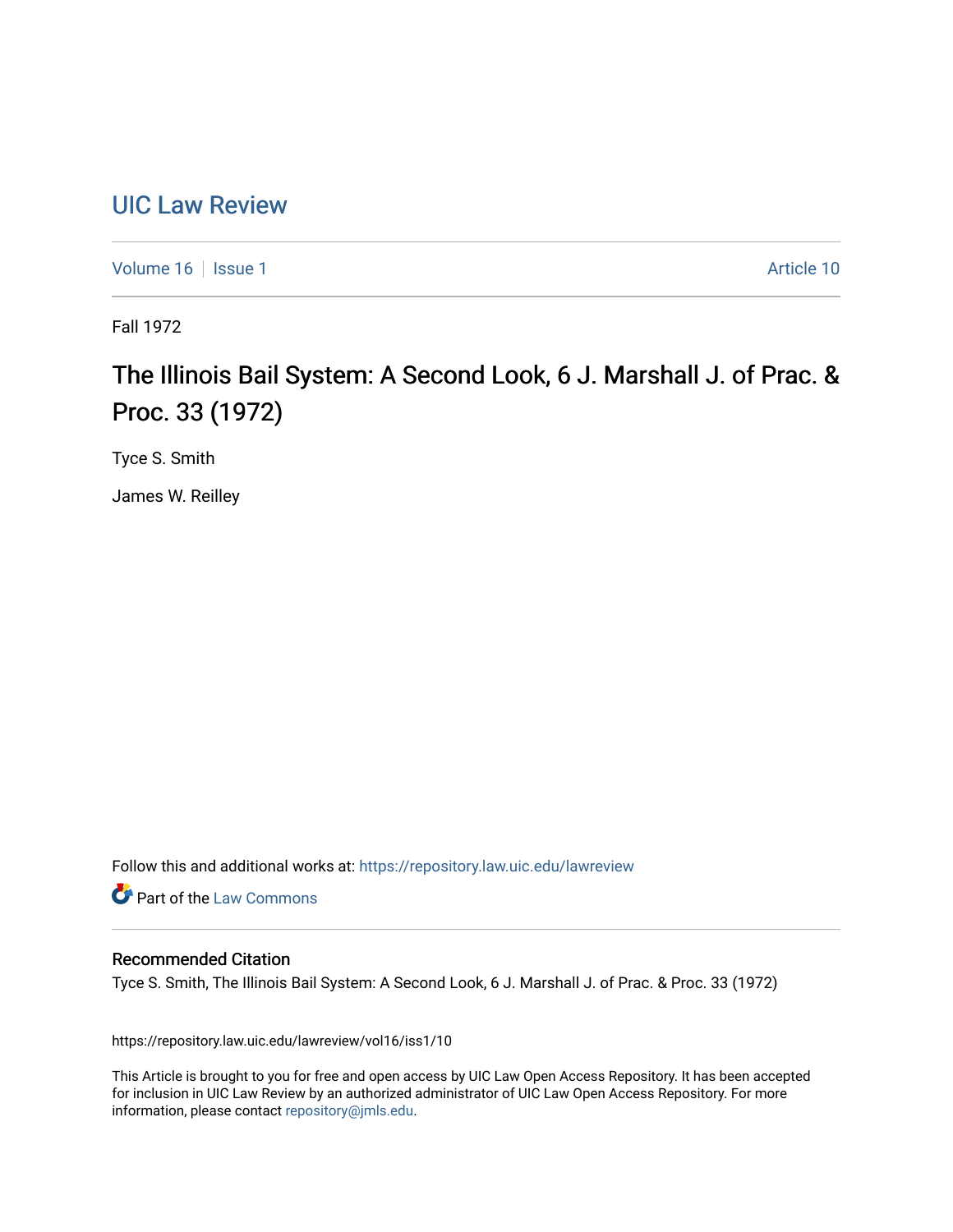## THE ILLINOIS BAIL SYSTEM: **A SECOND** LOOK

### *By* **TYCE** S. SMITH\* *and* JAMES W. REILLEY\*\*

On January 1, 1964, a new bail system was instituted in Illinois. The initial result of this system was the elimination of the traditional bail bondsman and the substitution of a unique bail system in its stead.<sup>1</sup> Primarily, the new system provides for: first, the substitution of penalties of a penal rather than monetary nature to insure the appearance of a defendant by making bail jumping under any type of bond a separate criminal offense; $2$  secondly, the liberal use of release on personal recognizance or release on the signature of the defendant **;3** and, finally, allowance of a defendant to be released from custody upon the "deposit with the clerk of the court... [of] a sum of money equal to  $10\%$  of the bail which had been set by the court and the clerk of the court **...** and retention of 10% of the amount so deposited as a bail bond cost."<sup>4</sup>

The position of the United States Supreme Court on admission to bail was stated by Justice Jackson in *Stack v. Boyle,* when he wrote:

The practice of admission to bail, as it has evolved in Anglo-

**\*** B.S., Kansas University; J.D., Washburn University Law School (Topeka, Kansas); presently doing graduate work towards an M.B.A. at DePaul University and attending the Lawyers Institute at The John Marshall

Law School, where he serves as mentor.<br>
\*\* B.S., Loyola University; J.D. with honor, The John Marshall Law<br>
School, 1969. Mr. Reilley is an instructor at John Marshall in the Argument<br>
course. Formerly Assistant State's At cializing in criminal defense.

**<sup>1</sup>**Boyle, *Bail Under the Judicial Article,* **17 DEPAUL L.** REV. **267** (1968). **<sup>2</sup>**ILL. REV. **STAT.** ch. 38, §32-10 (1971):

Violation of Bail Bond

Whoever, having been admitted to bail for appearance before any court of record of this State, incurs a forfeiture of the bail and wilfully fails to surrender himself within 30 days following the date of such forfeiture, shall, if the bail was given in connection with a charge of felony or pending appeal or certiorari after conviction of any offense, be fined not more than \$5,000 or imprisoned in the penitentiary not more than five<br>years, or both; or if the bail was given in connection with a charge of committing a misdemeanor, or for appearance as a witness, be fined not more than \$1,000 or imprisoned in a penal institution other than the penitentiary, not more than one year or both. See Kamin, *Bail Administration in Illinois,* 53 Ill. B.J. 674 (1965). **3** Id. §110-2.

When from all the circumstances the court is of the opinion that the accused will appear as required either before or after conviction the accused may be released on his own recognizance. <sup>4</sup>*Id.* **§110-7** (a), **(f).**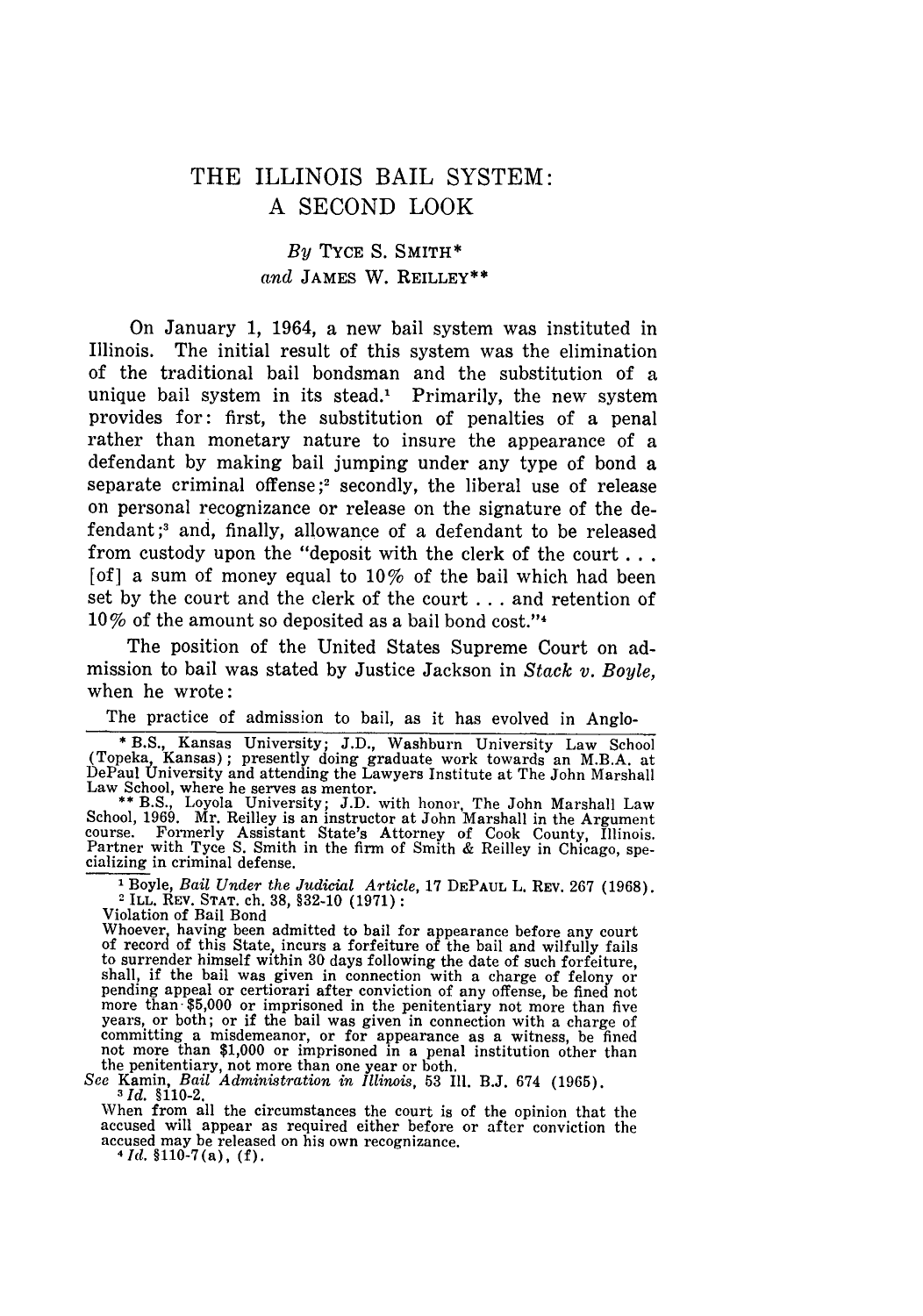American law, is not a device for keeping persons in jail upon mere accusation until it is found convenient to give them a trial. On the contrary, the spirit of the procedure is to enable them to stay out of jail until a trial has found them guilty. Without this conditional privilege, even those wrongly accused are punished by a period of imprisonment while awaiting trial and are handicapped in consulting counsel, searching for evidence and witnesses, and prepar'ng a defense.5

Recent efforts of reform,<sup>6</sup> although severely criticized, have instituted a form of preventive detention abhorrent to Anglo-American jurisprudence.<sup>7</sup> A viable alternative must soon be found before such a system is instituted on a widescale basis.

It has been some years since any type of empirical study has been done of the Illinois bonding system. With the cooperation of the clerk of the court, the following statistics were compiled over a period of six months, forming the foundation of this article." While acknowledging the brave advance of the new bail system, the results of this study are submitted with the belief that both modifications and reforms are presently needed.

#### PRELIMINARY STUDIES

#### *Chicago Study*

The Illinois bail system is founded on three fundamental premises. First, factual studies prove that the great majority of persons released on bail have no intention of violating bail and will appear for trial. Second, to the extent that pecuniary loss is a deterrent, such financial loss should be minimized in the case of the person who appears for trial. Finally, a person who will jump bail is not deterred by the prospect of pecuniary loss to himself or anyone else and other deterrents are therefore required.9

The factual studies supporting these premises were conducted primarily in the early 1960's, but as early as 1927, the then existing Chicago bail bond system was being severely criticized in the classic Chicago Study of Arthur Beeley. 10 This

<sup>5342</sup> **U.S. 1, 7-8** (1951). 6 District of Columbia Court of Reform and Criminal Procedure Act. Pub. L. 91-358, 84 **STAT.** 473 et seq. (1970) ; Title II, §210, ch. 13, sub. ch. **III §23-1321-32.**

**<sup>7</sup>**Miller, *Preventive Detention* - *A Guide to the Eradication of Individual Rights,* 15 How. L.J. 1 (Fall 1970); Hruska, *Preventive Detention: The Constitution and the Congress,* 3 CREIGHT. L. REv. **36** (Fall **1969);** Allington, *Preventive Detention of the Accused Before Trial,* **19 KAN.** L. REV. 69 (Fall 1970).

**<sup>8</sup>**A sample technique was utilized only when a totality of figures for Cook County or Chicago could not be obtained. When a sample was required<br>a random technique was used based on a sample population where possible.<br><sup>9</sup> Committee's comment, ILL. ANN. STAT. ch. 38, \$110 (Smith-Hurd

<sup>&</sup>lt;sup>9</sup> Committee's comment, ILL. ANN. STAT. ch. 38, \$110 (Smith-Hurd Supp. 1970).<br><sup>10</sup> BEELEY, THE BAIL SYSTEM IN CHICAGO (1927).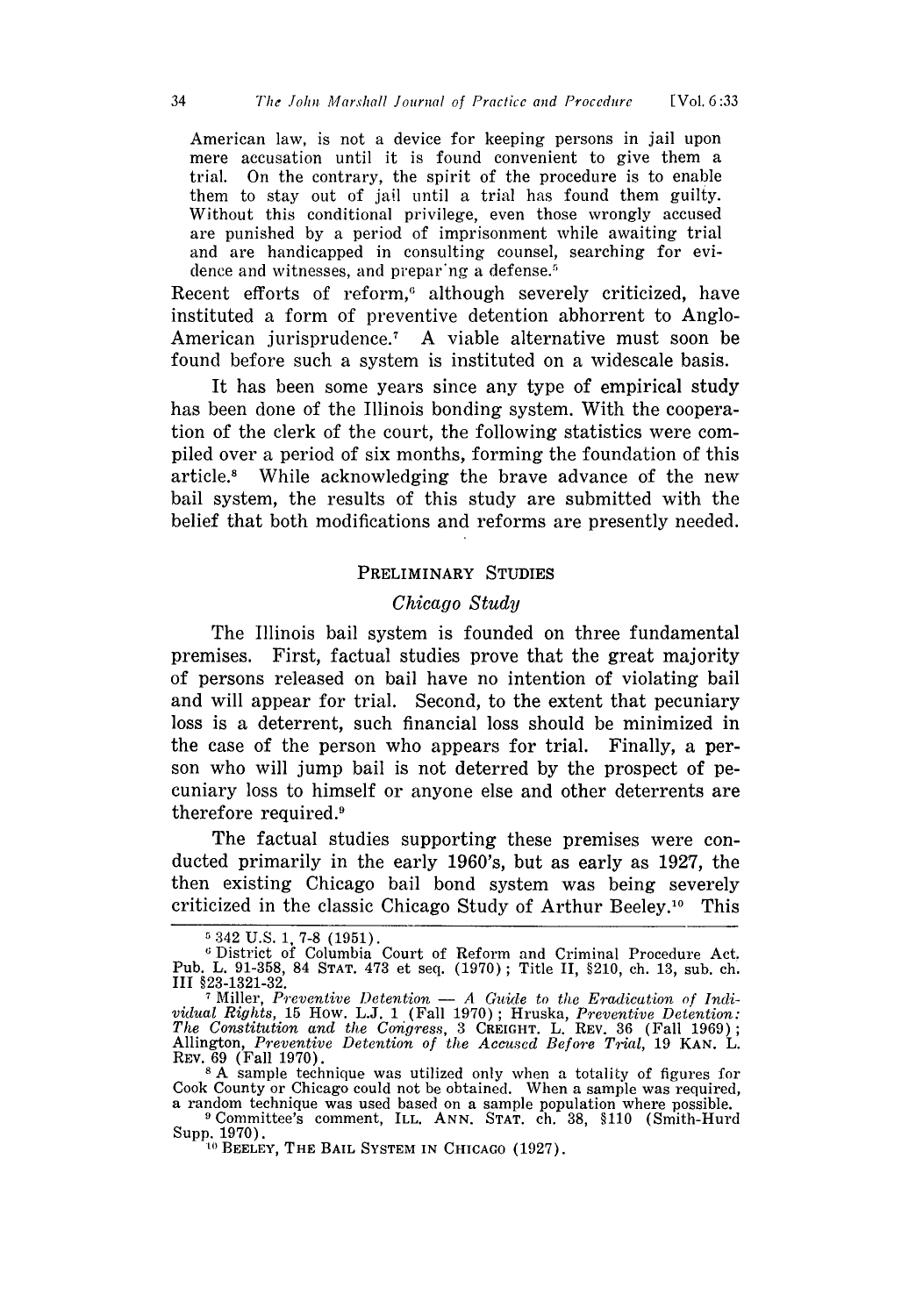study examined the background of 90% of the unsentenced jail population, establishing that 70% had families and reputable persons in the community to speak for them, and only 50% had any prior criminal convictions. Yet, release on personal recognizance occurred in only 50% of the cases, and those were only for minor offenses.

The most significant finding, however, was that 28% were needlessly detained, while undependable bail risks were allowed to be free on bail. In light of Beeley's conclusion that hardened criminals were allowed freedom while better bail risks were not, he recommended the following: (1) widescale use of the summons to replace the prevailing arrest procedure (75% of all criminal cases were initiated by arrests) ; (2) a constitutional amendment to allow selective preventive detention; (3) background investigatory procedures so that bail setting could be an individual determination rather than being geared to an arbitrary bond schedule as it was in  $1927<sup>11</sup>$ . These findings formed the working hypothesis of each of the subsequent studies.

#### *The Manhattan Project*

#### (Vera Project)

This project, which was the foundation for all subsequent studies, was initiated by a wealthy chemical industrialist, Louis Schweitzer, upon discovery of the shocking jail abuses which existed in New York City. Mr. Schweitzer founded and funded the Vera Foundation, which conducted an experiment based on the premise that certain persons with strong community ties could safely be released on their own recognizance, and that if an investigatory procedure verified this background and supplied this information to the courts, the individual could be released without financial security. The initial procedures of the study were effectuated by New York University Law students who interviewed "indigent defendants."<sup>12</sup> To eliminate from the sample technique other exogenous variables which might introduce error and seriously impair the reliability of the study, there was a selective exclusion of certain offenses from the study including sex, narcotics, and homicide.<sup>13</sup>

**<sup>&</sup>quot;t** A summary of Beeley's pioneer study appears in Freed and Ward, BAIL **IN** THE **UNITED STATES:** 1964, prepared as a working paper for the National Conference on Bail and Criminal Justice held on May 27-29, 1964, at Washington D.C., under the co-sponsorship of the United States Department of Justice and the Vera Foundation, Inc. Beeley's treatise is also discussed in *Attorney General Commision,* REPORT **ON** POVERTY **AND THE** ADMINISTRATION OF CRIMINAL **JUSTICE** (Feb. 25, 1963). 12 "Indigent" was defined as not being represented by an attorney at

<sup>&</sup>lt;sup>12</sup> "Indigent" was defined as not being represented by an attorney at arraignment.<br><sup>13</sup> Ralls, *Bail in the United States*, 48 MICH. S.B.J. 28 (Jan. 1969).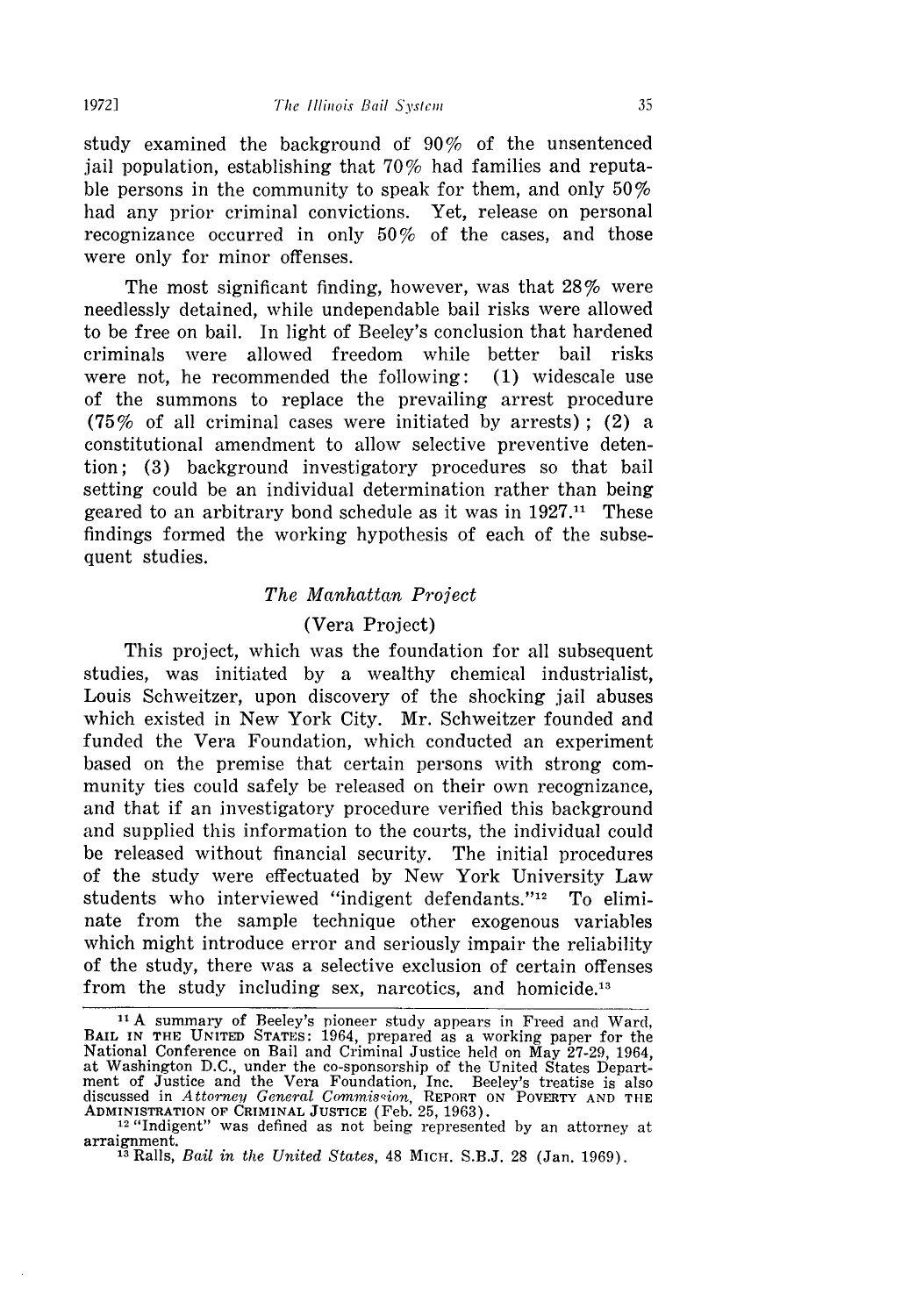Four factors were selected as determinative of the risk inherent in releasing an individual on his own recognizance: (1) residential stability; (2) employment history; (3) family contacts in city; and (4) prior criminal record. Each individual interviewed was assigned a certain number of points per designated criterion, and if the point total was sufficient, he was recommended for release on individual recognizance. Preliminary figures indicated a favorable comparison with forfeiture rates on bail bonds. The first reports showed that among the 3,505 defendants released under the project, only 50 or 1.4% failed to appear, while this compared to a 3% forfeiture rate on bail bonds.<sup>14</sup> Later reports were not as favorable; the program expanded, and the forfeiture rate for those released on bail bonds was  $4.4\%$ ; for those released on recognizance,  $15.4\%$ ; and for those posting cash bail,  $19.4\%$ .<sup>15</sup>

The Vera study had the benefit of an earlier study, the findings of which differed only slightly.<sup>16</sup> The earlier study indicated that a defendant freed on bond had a substantially better chance to be acquitted than a jailed defendant. Thus, both studies reached the conclusion that the failure to grant the release on bond has a substantial and unreasonable effect upon the determination of a case.

In Des Moines, Iowa, a study parallel to the Vera Foundation Study in New York was sponsored by the Hawley Welfare Foundation. The Hawley Project excluded cases of murder, forcible rapes, narcotics, and sex crimes. At the end of the first year of operation, of the 750 released under the program, only 12 were bond forfeitures, or a rate of only  $1.5\%$ .<sup>17</sup> Many similar experiments were conducted in other cities.18 The two most significant of these were the District of Columbia and Los Angeles studies. The only real difference between these projects, however, was the presence of a salaried investigator in the Los Angeles project.'9

#### *The San Francisco Bail Project*

Instituted by the San Francisco Bar Association and augmented by VISTA volunteers in 1964, this project studied the bail setting procedure in San Francisco. The project was mod-

**<sup>14</sup>**Ares, Rankin, and Sturz, *The Manhattan Bail Project: An Interim Report on the Use of Pre-Trial Parole,* 38 N.Y.U. L. REv. 67 (1963). **<sup>15</sup>**Schaeffer, *Report on Bail & Parole Jumping in Manhattan,* VERA INSTITUTE OF **JUSTICE** (1970).

**<sup>16</sup>**Roberts and Palerno, *A Study of the Administration of Bail in New York City,* 106 U. PA. L. REv. 693 (1958). *<sup>17</sup>Workshop: Establishing Bail Projects,* 1965 U. ILL. L.F. 42, 45.

<sup>&</sup>lt;sup>17</sup> Workshop: Establishing Bail Projects, 1965 U. ILL. L.F. 42, 45.<br><sup>18</sup> Note 8 supra.

**<sup>19</sup>**Los Angeles Superior Court, **RELEASE** OF **DEFENDANTS** WITHOUT BAIL: PRELIMINARY PILOT STUDY REPORT (Sept. 1964).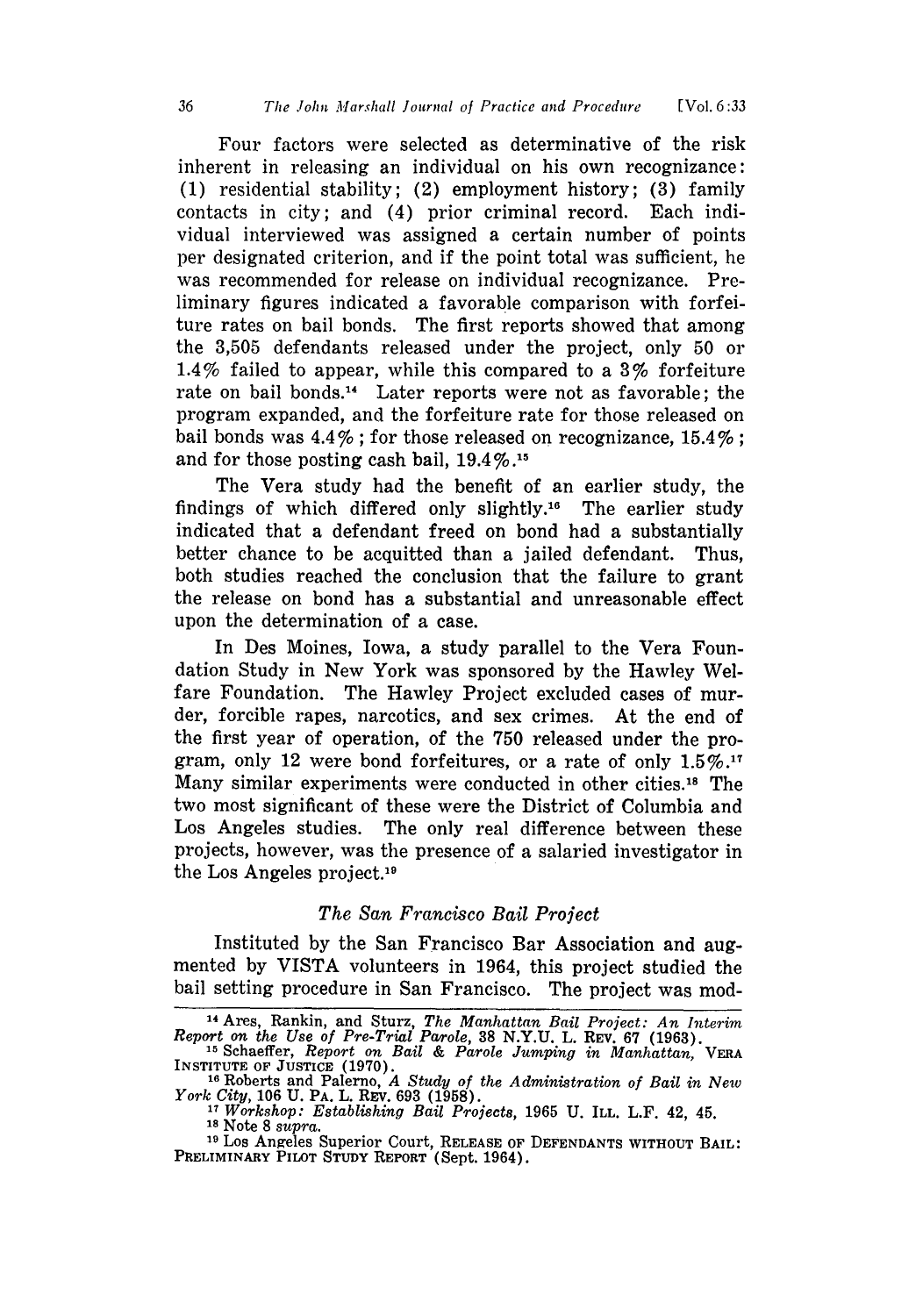eled after the Vera study; however, the standards for release were more liberal since capital crimes were excluded. Approximately 70% of those released were charged with a felony. An important procedure, followed to a lesser extent in the Vera project, was an intensive "follow-up" in which the defendants were notified of court appearances and assisted in obtaining counsel.

The following statistics indicate the number of persons accused of a crime who had been released on their own recognizance through the project from August 1 to July 31.

| Table 120 |       |
|-----------|-------|
| 1964-1965 | 415   |
| 1965-1966 | 1.326 |
| 1966-1967 | 2.374 |
| 1967-1968 | 2,262 |
|           | 6,377 |

Perhaps due to the more liberal release standards, the 10% forfeiture rate was quite high.

Other bail projects in which VISTA participated took place in Philadelphia, Miami, Tulsa and Baltimore. As a result of these projects, although more than 6,000 defendants were released, only an average of 3% failed to appear for trial.21

#### *Kalamazoo County Study*

A more recent study took place in Kalamazoo County, Michigan, differing from the other studies in that it took place in a small midwestern county and the release criteria were more stringent, since all crimes of violence were excluded from the sample technique.<sup>22</sup> Significantly, the results of the study were similar to those in more urban areas, in that of the 395 persons released on their own recognizance between October 31, 1966 and December 31, 1968, only three willfully failed to appear. Also, a definite correlation between pre-trial detention and eventual conviction or jail sentence was found.

#### *Cook County Bail Project*

The Cook County Bail Project<sup>23</sup> was a study, done basically by lay persons, of both the felony and misdemeanor versions

*19721*

<sup>20</sup> Levin, *The San Francisco Bail Project,* 55 A.B.A.J. 135 (1969).

**<sup>21</sup>**Kennedy, *VISTA Volunteers Bring About Successful Bail Reform Project in Baltimore,* 54 A.B.A.J. 1093 (1968). 22 Hawthorne and McCully, *Release on Recognizance in Kalamazoo*

<sup>&</sup>lt;sup>22</sup> Hawthorne and McCully, *Release on Recognizance in Kalamazoo* County, 49 MICH. S.B.J. 23 (July 1970).<br><sup>23</sup>Mosely, *Analysis of Cook County Bail Bond Project*, a study by the

Alliance to End Repression (1970).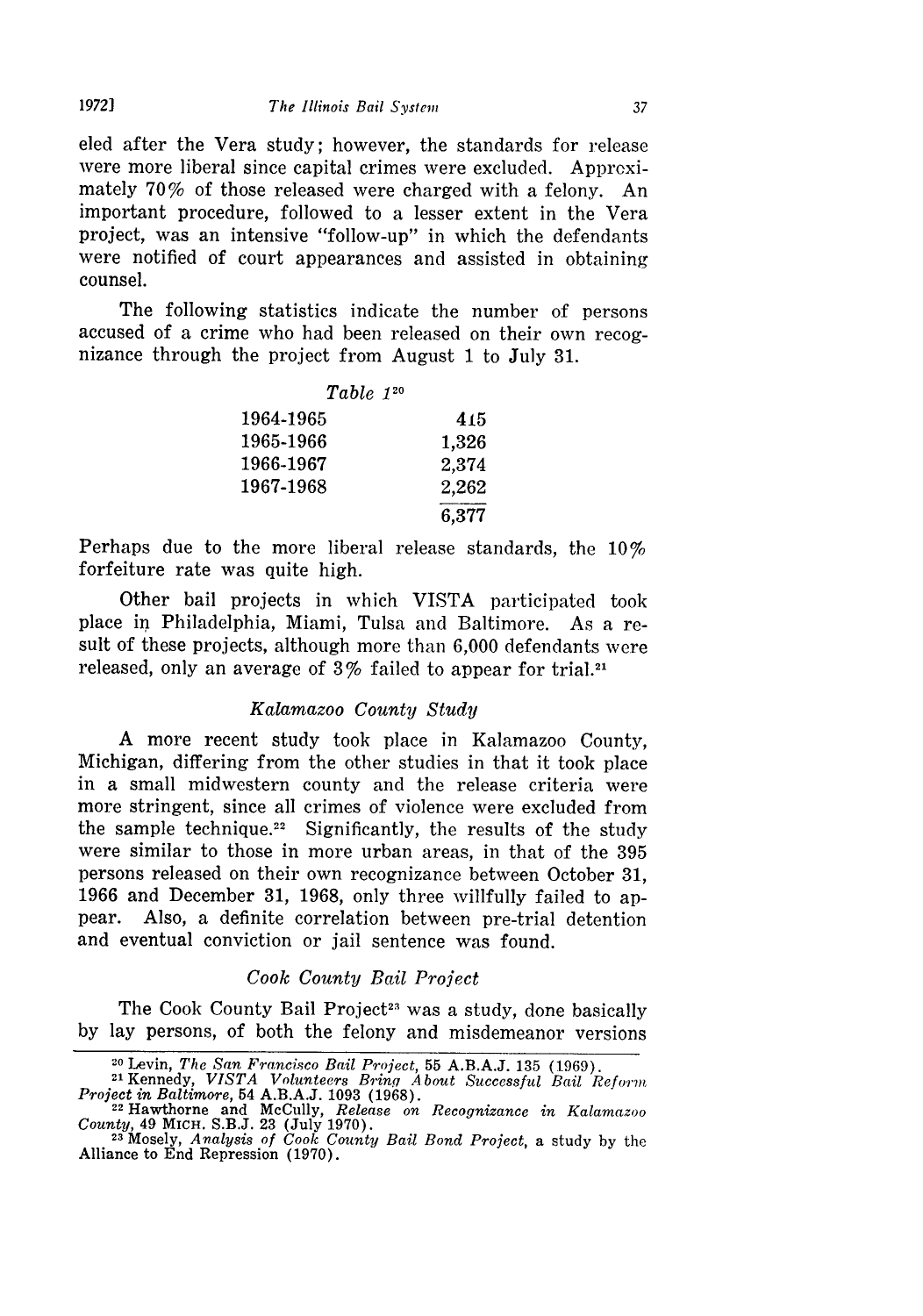of "Holiday Court."<sup>24</sup> The study was undertaken to determine the effect of the following section of the Illinois Bail Reform Act:

When from all of the circumstances the court is of the opinion that the accused will appear as required either before or after conviction the accused may be released on his own recognizance **....** This Section shall be liberally construed to effectuate the purpose of relying upon criminal sanctions instead of financial loss to assure the appearance of the accused.<sup>25</sup>

The purpose of the study was to record four main observations: (1) the time given to the consideration of each case, (2) the frequency of representation by counsel, (3) the frequency of release of the accused on his own recognizance, or as it is termed, on Individual or "I" bond, and (4) the extent of questioning by the court concerning the accused's financial ability to meet the bond levied. The statistics demonstrated that: (1) the average bail hearing lasted less than one minute, (2) bonds were set for hundreds of people each weekend without legal representation,<sup>26</sup> (3) too few persons were released on their own recognizance, and, finally (4) in the great majority of cases no inquiry was made concerning the financial ability of the accused to make bail. Moreover, the most disturbing statistics showed that only 45 out of 1,171, or 3.8% of the bonds set were **"I"** bonds.

These statistical studies vividly illustrate the substantial difference that can exist between the results obtained in a tightly controlled experimental environment and in actual everyday operation. Illinois did not adopt the background investigatory and back-up procedures followed by the various studies and, consequently, the Cook County Bail Project demonstrated the deplorable results.

#### BAIL OPERATIONS IN COOK COUNTY

Cook County is divided into six judicial districts composed of Chicago, which constitutes District I, and five outlying suburban areas. There are three types of bonds set in the Illinois court system: (1) the "I" bond or the individual recognizance bond; (2) the "D" bond in which the accused posts  $10\%$ of the judicially set bond in cash and 10% of this amount is retained by the county to meet administrative expenses;<sup>27</sup> and

<sup>&</sup>lt;sup>24</sup>A "Holiday Court" is one that regularly convenes at the criminal court building on weekends and holidays for purposes of setting bail for defendants arrested the night before. 2- **ILL.** REV. **STAT.** ch. **38,** §110-2 (1971).

 $^{26}$  As a result of this study, the Public Defender's Office of Cook County now assigns duty attorneys for Holiday Court.<br><sup>27</sup> The constitutionality of this procedure was recently upheld by the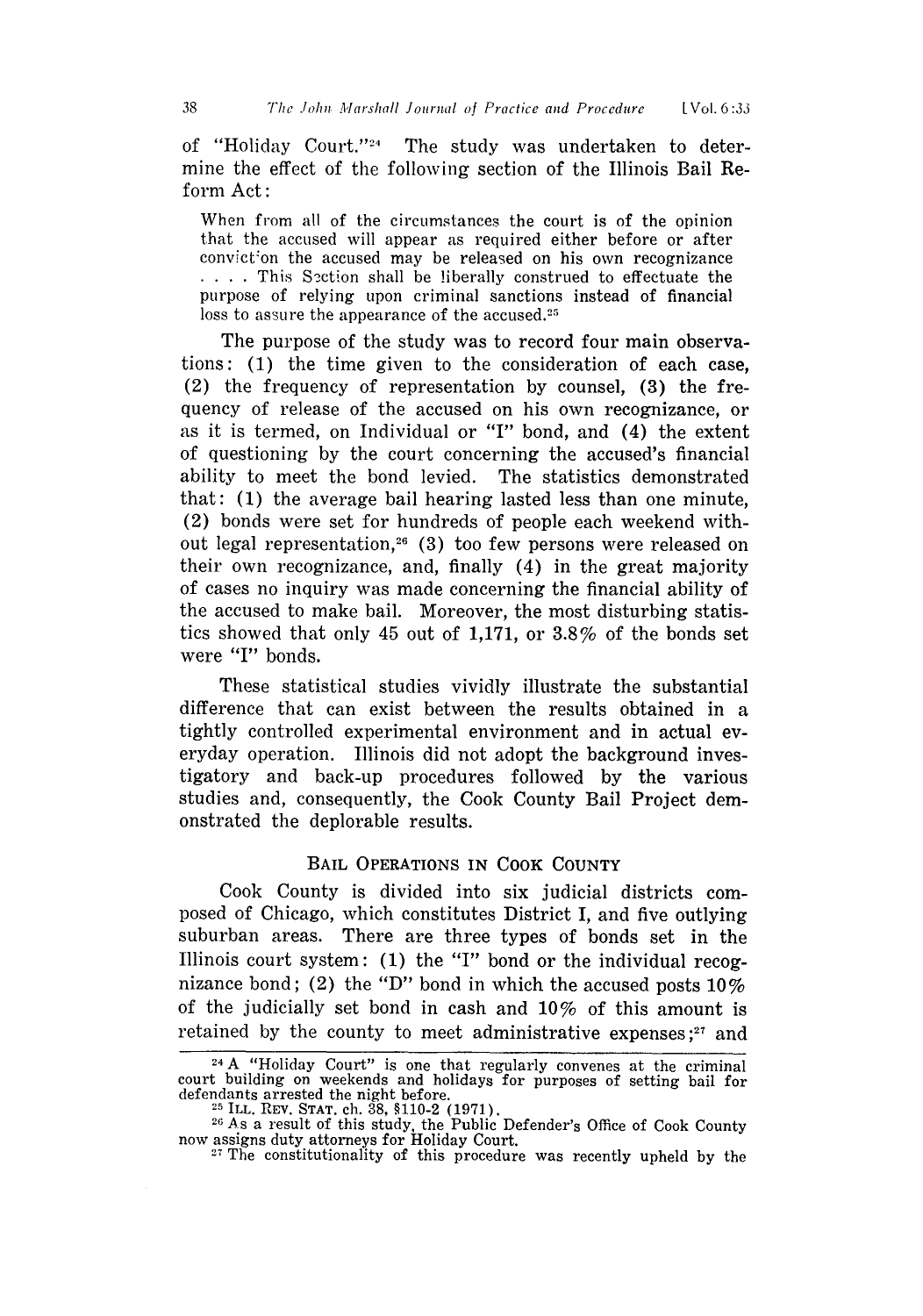(3) the "C" bond, which is of a pre-set amount for a minor offense and involves no judicial discretion. The "C" bond is difficult to evaluate because of the entering of an *ex parte* judgment when the defendant fails to appear. The judgment is in the nature of a finding of guilty with the punishment being a court order that the bond be taken as a fine. For the purposes of this article, thus, only the **"I"** and "D" bonds are evaluated.

The following table demonstrates the positive effect of the Cook County Bail Project.

|      |          |         | Table 2 <sup>28</sup> |                                               |                |
|------|----------|---------|-----------------------|-----------------------------------------------|----------------|
|      | Quantity |         | Percentage            |                                               |                |
| Year | D Bonds  | I Bonds | Total                 | D's to Total                                  | - I's to Total |
|      |          |         | D & I                 |                                               |                |
| 1969 | 111,157  | 13,361  | 124,518               | 89.60                                         | 10.40          |
| 1970 | 120,939  | 14,752  | 135,691               | 89.13                                         | 10.87          |
| 1971 | 130,472  | 21,815  | 152,287               | 82.95                                         | 17.05          |
|      |          |         |                       | Bonds Posted Municipal District $I -$ Chicago |                |
| 1969 | 84,202   | 9,777   | 93,979                | 89.60                                         | 10.40          |
| 1970 | 90,938   | 10,553  | 101,491               | 89.60                                         | 10.40          |
| 1971 | 99,112   | 21,215  | 120,327               | 82.36                                         | 17.64          |
|      |          |         |                       |                                               |                |

#### *The "I" Bond*

Release on individual recognizance, or **"I"** bond, is permitted in cases that fall within the purview of the first fundamental premise of the Ilinois bond system, that " . . . persons released on bail have no intention of violating bail and will appear for trial."<sup>29</sup> Moreover, the significant difference between the number of **"I"** bonds set by courts between 1970 and 1971 must in great part be attributed to the Cook County Bail Project. When compared with the first three years of operation of the Illinois bail system, these figures accurately demonstrate the weakness of the system.

#### *Table* **33o**

*Bonds Posted — Cook County* 

| D Bonds | I Bonds | Total  | D's to Total | I's to Total |
|---------|---------|--------|--------------|--------------|
|         |         | D & I  |              |              |
| 27,956  | 6.465   | 34.421 | 81.22        | 18.78        |
| 46,418  | 10,002  | 56,420 | 82.27        | 17.73        |
| 68,355  | 11.237  | 79,592 | 85.88        | 14.12        |
|         |         |        |              |              |

United States Supreme Court in the case of Schilb v. Kuebel, 404 U.S. 357 (1971).

**<sup>28</sup>**Administrative report from the office of the Clerk of the Court of Cook County to Judge Peter Bakakos, Chief Judge of Surety Division. **<sup>29</sup>**Note 9 *supra* at 299.

**<sup>30</sup>**Note 1 *supra* at 272.

*19721*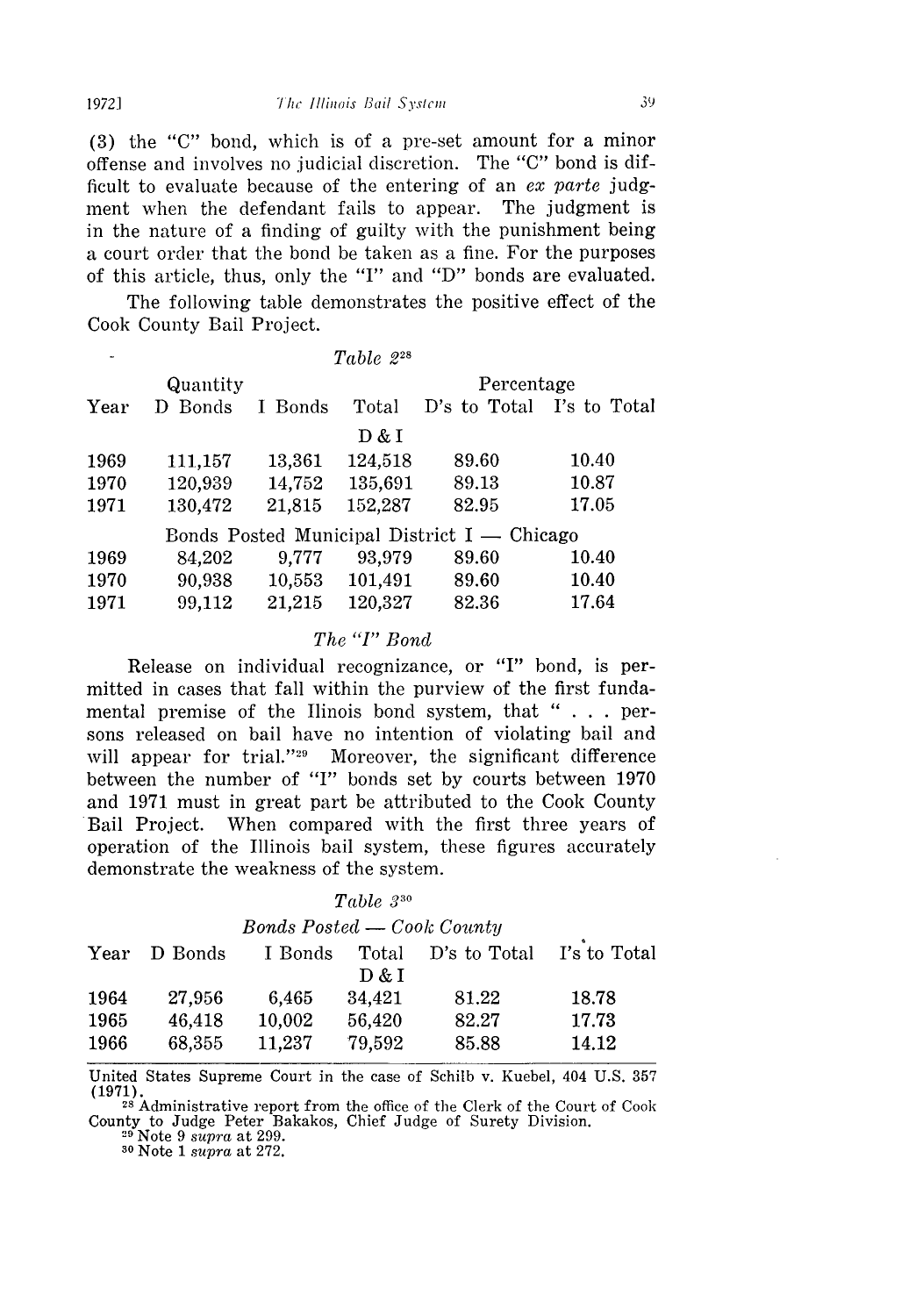Although a novelty, judges and magistrates were cognizant of both the statutory provisions governing the new procedure and its legislative intent. However, as time passed the use of release on individual recognizance rapidly diminished, clearly reflecting both increased case loads and judicial apathy. The large percentage of bond forfeitures occurring among those defendants who were the beneficiaries of the "I" bond release resulted in the judiciary rapidly becoming wary of this particular pre-trial method.

A comparison of the early and later years of operation shows a disturbing trend.

|      |               | Table $4^{31}$                                         |                  |
|------|---------------|--------------------------------------------------------|------------------|
|      |               | I Bond Forfeitures - Municipal District No. 1, Chicago |                  |
| Year | Bond Quantity | Quantity of                                            | Percentage of    |
|      |               | Forfeitures                                            | Forfeitures      |
| 1964 | 6,465         | 446                                                    | 7                |
| 1965 | 10,002        | 1,562                                                  | 15               |
| 1966 | 11,237        | 2,324                                                  | 20.5             |
|      |               | <i>I Bond Forfeitures — Cook County</i> <sup>32</sup>  |                  |
| Year | Bond Quantity | Quantity of                                            | οf<br>Percentage |

| <b>Year</b> | Bond Quantity | Quantity of | Percentage of |
|-------------|---------------|-------------|---------------|
|             |               | Forfeitures | Forfeitures   |
| 1969        | 9.777         | 2,134       | 21.80         |
| 1970        | 10,553        | 2,260       | 31.41         |
| 1971        | 21,215        | 4,789       | 22.57         |

It is obvious that in Cook County the majority of all bonds were posted in Chicago. The results of a free operation of the system have been discouraging when compared with the other studies.

#### *The "D" Bond*

Clearly, many weaknesses did and still exist in the present system of setting **"I"** bonds. However, the "D" or 10% bond, based on the second fundamental premise that financial loss shopld be minimized for an accused, presents an entirely different situation. There is no apparent reason for the figure of 10%, except that this was the normal amount charged by the professional bail bondsman as a premium to meet an accused's bond. The Federal Bail Reform Act of 1966 was obviously modeled after the Illinois Act of 1964 and provides for the 10% deposit and individual release; however, this plan allows for the placement of a corporate surety.<sup>33</sup>

*81 Id.*

**<sup>82</sup>**Note 22 *supra.*

**<sup>33</sup>**18 U.S.C. §3146.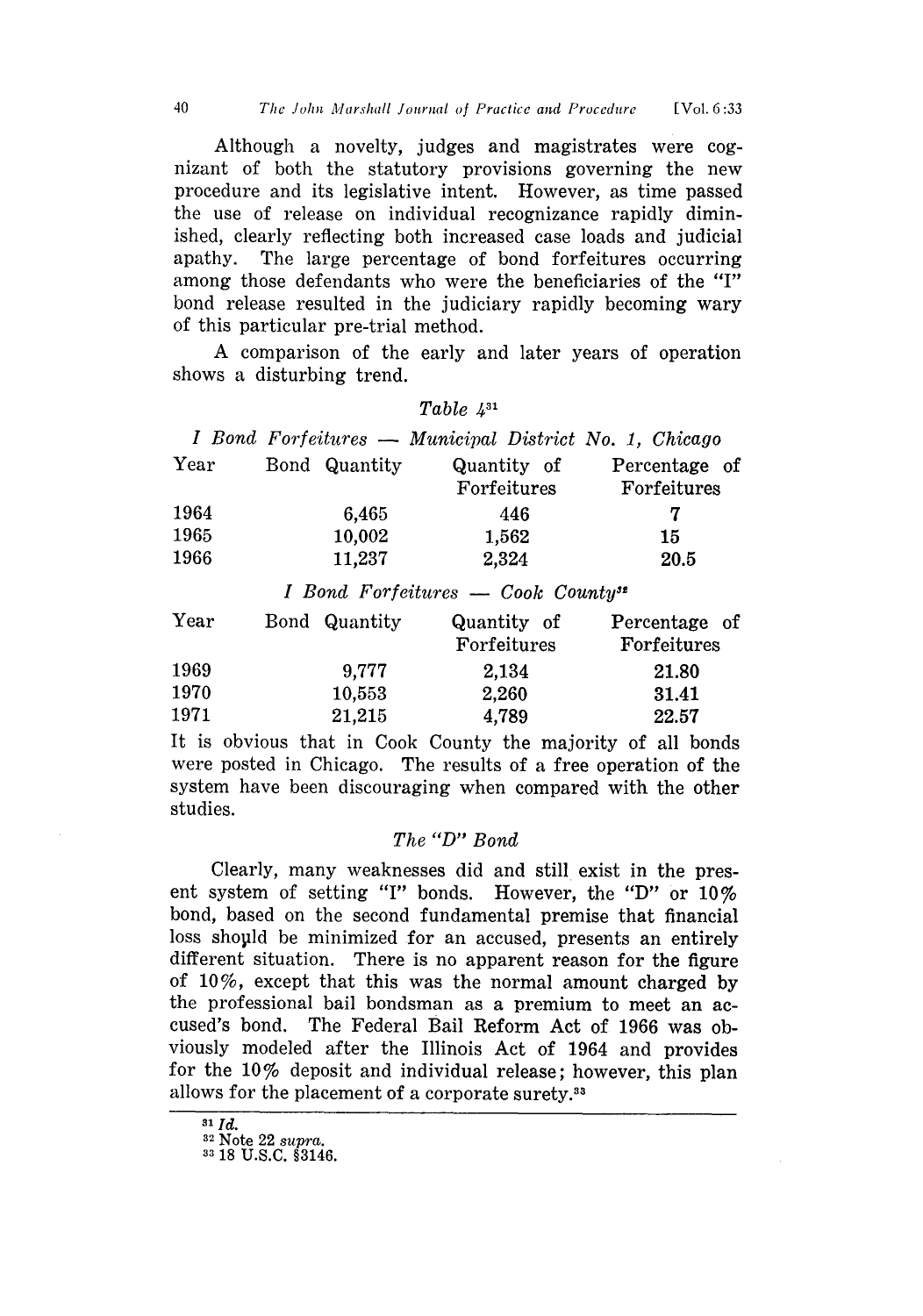An examination of the forfeiture record for "D" bonds shows that the rate has remained fairly constant over the years.

#### *Table <sup>534</sup>*

*"D" Bond Forfeitures- Municipal District No. 1*

| Year<br>Quantity of<br>Quantity of<br>Forfeitures<br>D Bonds | Percentage of<br>Forfeitures |
|--------------------------------------------------------------|------------------------------|
| 1964<br>27,956<br>6,465                                      | 7.5                          |
| 46,418<br>10,002<br>1965                                     | 10.5                         |
| 1966<br>11,237<br>68,355                                     | 11                           |
| 1969<br>84,202<br>11,402                                     | 13.54                        |
| 1970<br>90,938<br>12,086                                     | 11.09                        |
| 1971<br>99,112<br>13,172                                     | 13.29                        |

*Rate as Held Over the County (is a Whole*

| Year | Quantity of | Quantity of | Percentage of |
|------|-------------|-------------|---------------|
|      | D Bonds     | Forfeitures | Forfeitures   |
| 1969 | 111,157     | 14,316      | 12.88         |
| 1970 | 120,939     | 15,098      | 12.48         |
| 1971 | 130,472     | 16,421      | 12.59         |

One apparent explanation for the rate difference between "D" and "I" Bond forfeitures is that the Illinois bonding system allows the bond monies to be refunded to the defendant's attorney, by court order, after the defendant has consented to such procedure in open court. Consequently, this refund right provides incentive for an attorney to move to vacate a bond forfeiture in order to protect his fee. Moreover, in Illinois there is a 30-day grace period before judgment is taken.<sup>35</sup> The differential created by this process can be observed by noting the following statistics of Municipal District No. 1:

#### *Table 636*

|       |        |                         |       |            | Percentage                                                                                |
|-------|--------|-------------------------|-------|------------|-------------------------------------------------------------------------------------------|
|       |        |                         |       |            | Judgments                                                                                 |
|       |        |                         |       |            |                                                                                           |
|       |        |                         |       |            |                                                                                           |
| 2.260 | 12,086 | 21.41                   | 11.09 | 81.1       | 40.9                                                                                      |
| 4.789 | 13,172 | 22.57                   | 13.29 | 77.8       | 52.6                                                                                      |
|       |        | Quantity<br>Forfeitures |       | Percentage | Forfeitures to Received To Forfeitures<br>I Bonds D Bonds I Bonds D Bonds I Bonds D Bonds |

34 Statistics for years 1964-66, see note 1 supra. Statistics for years 1969-71, see note 8 *supra.*

<sup>36</sup> Note 28 *supra*, and figures compiled from the reco ds of the Clerk of the Court of Cook County.

**1972]**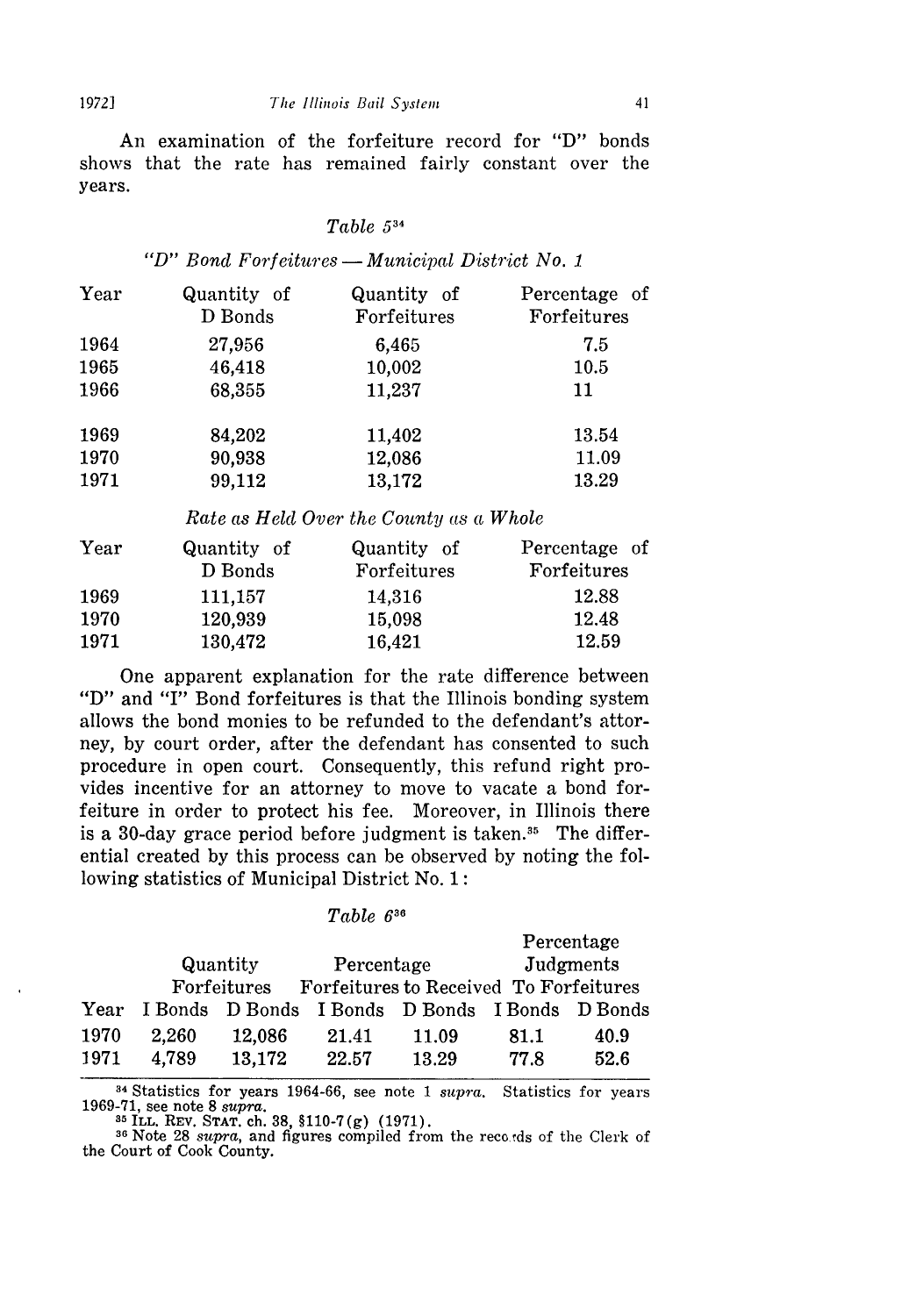|      |         |                         |                            |       |             | Percentage        |
|------|---------|-------------------------|----------------------------|-------|-------------|-------------------|
|      |         | Quantity<br>Quantity    |                            |       |             | Reinstatements to |
|      |         | Judgments               | <b>Bond Reinstatements</b> |       | Forfeitures |                   |
| Year | I Bonds | D Bonds I Bonds D Bonds |                            |       | I Bonds     | D Bonds           |
| 1970 | 1.868   | 6.361                   | -392                       | 5.785 | 17.3        | 47.8              |
| 1971 | 3,649   | 6,455                   | 1,140                      | 6,717 | 24.4        | 50.9              |

#### **ANALYSIS**

The criminal penalties for bail jumping and the basic theory on which the Illinois bond system is based are defined in section 32-10 of the Illinois Criminal **Code.3 1** Statistics indicate that this statute has been seldom enforced. For purposes of this article a sample was taken in the preliminary hearing and misdemeanor courts of some 3,500 cases in 1970 and 1971, which revealed that only three of these cases were being prosecuted for bail jumping. The post-indictment sample showed a far greater number of prosecutions; of the 750 cases in the sample population, 23 were being prosecuted for bail jumping. Yet, in 1970 and 1971 approximately 18,333 defendants were amenable to prosecution for violation of section 32-10. Thus, if the theory is that potential bond jumpers will be deterred by possible penal punishment, it has evidently not become reality. Certainly no court-wise defendant is deterred in the least, since the failure to initiate prosecution for violation of this statute has become common street knowledge.

A major reason for the failure to prosecute bail jumpers is that little effort is made to apprehend the defendant after a warrant is issued. There are few police officers assigned to this warrant duty; only two or three per police district. These officers are responsible for serving all warrants including the scofflaw multiple parking violations. Seemingly, the apprehension system depends on the defendant being picked up on another charge or traffic offense, and catching the warrant when he is fingerprinted and run through the Bureau of Identification, since rarely do these officers have time to search for a fugitive.

There are several possible explanations for the disparity between "D" and **"I"** bond reinstatement of forfeiture warrants. First, the defendant has a monetary interest in the "D" bond which he does not have in the **"I"** bond. Second, the defendant given an **"1"** bond has no prior criminal record or at least only a minor one, and is generally not picked up on another offense. Third, a judge who has once granted a defendant the privilege

**<sup>31</sup>**Note 2 *supra.*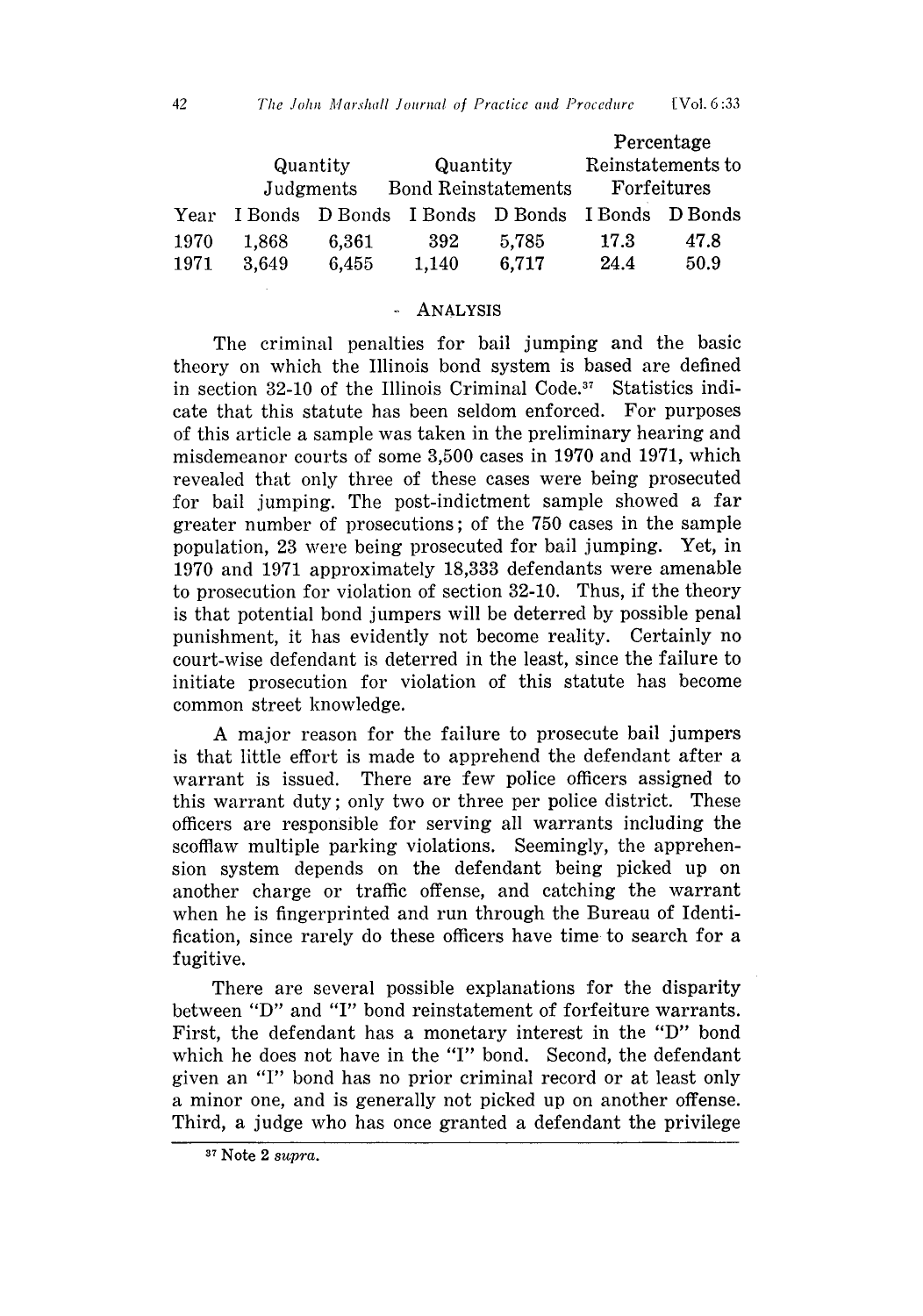of release might well hesitate to reinstate the bond once he has already trusted this particular defendant to be released on his own recognizance. Finally, both the court and prosecutor know that the attorney appearing before the court with the defendant, making a motion to vacate a bond forfeiture, in all probability depends on the proceeds of the bond as part or all of his fee, and would hesitate to deny or obstruct that motion. In essence, what has happened is that the greater portion of the retrieval function of these fugitives has fallen on the private attorney who must bring his defendant before the court in order to protect his fee. Consequently, one of the functions of a professional surety, supposedly obviated by the bond reform, has become the responsibility of the privately retained defense counsel.

The "D" bond or deposit of  $10\%$  is a seemingly worthless system without logical foundation. For instance, if a bond of \$5,000 is set by a court, that defendant must post only \$500 to obtain release. If the defendant fails to appear, a judgment is taken for the excess due on the bond. Generally, the county only collects the \$500 posted as *10%* of the bond. The records of the Clerk of the Court of Cook County indicate that in 1969 there were \$519,764 in excess judgments; in 1970, \$662,036; and in 1971, \$733,519. Research efforts fail to reveal one cent in excess judgments being *collected* in Cook County.<sup>38</sup> Further, since the 10% requirement is altogether arbitrary, it should follow that if an actual bond is to be \$500, the bond should be set at that figure.

On the positive side, allowing the attorney to collect his fee by having the defendant sign over the bond slip after the case has been disposed of in some manner has genuine merit. Such practice is a substantial crime preventive measure, since the defendant will not be under pressure to meet the monetary demands of his attorney or to make bond simultaneously.

#### EVALUATION OF THE ILLINOIS BAIL SYSTEM

While this broad evaluation demonstrates the basic weaknesses that now plague the Illinois bond system and will severely impair the Illinois criminal justice system in urban areas like Chicago, it is suggested that the initiation of the following might improve the Illinois bond system.

First, judges should be assigned whose sole function is to set bond. This action would remove the initial burden from the

**19721**

<sup>38</sup>Recently a policy has been instituted in which excess judgments have been filed with the Recorder of Deeds so that if a defendant against whom a judgment has been taken attempts some sort of real estate transaction, that judgment will prevent the transaction until it is satisfied.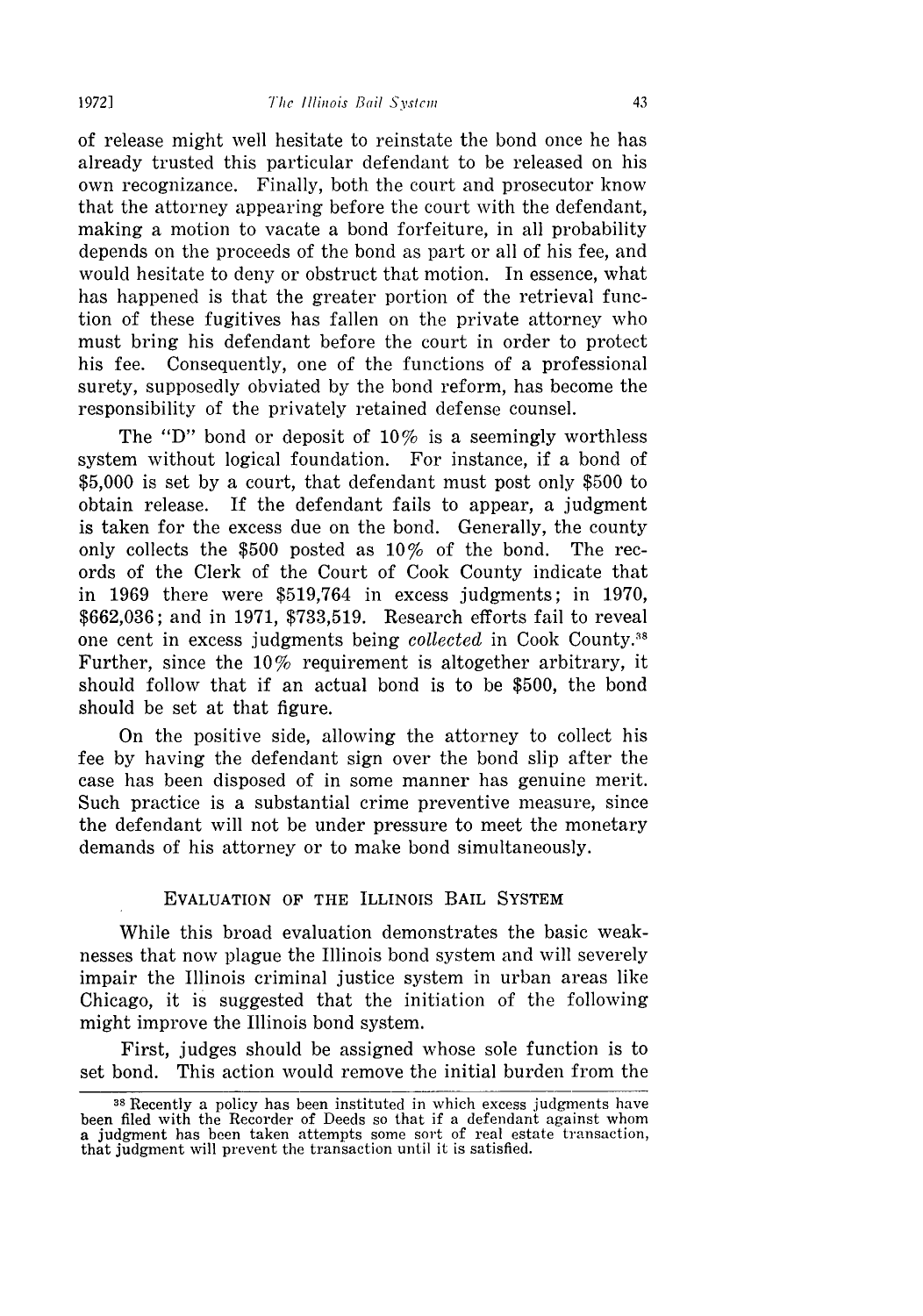now overcrowded preliminary hearing courts, since the 1970 Illinois Constitution has guaranteed, unless expressly waived, $39$  a preliminary hearing to practically every defendant. Illinois has already instituted a night bond court and a "holiday court," where judges are temporarily assigned only to make available to a defendant the quickest possible bail hearing. A defendant in a non-capital case would be taken first to this judge who would conduct the bond hearing and set bond. The defendant, in the case of a felony, would be assigned to a judge for a preliminary hearing; and, in the case of a misdemeanor, would be assigned to a court for trial. If the defendant continues to be detained as a result of his inability to meet the conditions of release initially imposed, he can ask that bond be reviewed by the judicial officer to whom he has been assigned. A time limit for review should be established as in federal criminal procedure, where after 24 hours the defendant can request review.<sup>40</sup> However, in federal procedure the review is first made by the judge imposing the conditions of release. The constitutional guarantee of a prompt preliminary hearing in Illinois would obviate this procedure. Hence, the reviewing judge would not be conducting a hearing *de novo,* since he would have before him the record of the previous bond hearing. Moreover, the time consumed by this review would be minimal.

Further review would be available to the defendant accused of a felony after indictment at the arraignment and trial court level. The judges sitting in the bond courts should be permanently assigned as are the judges in the night bond and "holiday court". Understandably, this is a difficult judicial position; however, it simply requires a jurist of substantial stature to establish procedural safeguards and proper administrative structuring.

Second, sufficient information should be supplied a judge so that he can set a proper bond. Personnel should be available to interview defendants and to verify that information. An attorney, as an officer of the court, should be required to provide the court with substantial background information, accurately verified by himself, and information supplied by the defendant or other witnesses should be brought before the court. Further, the witnesses should be advised of the danger of committing perjury and any violation should be vigorously prosecuted. Verification procedures should be maintained following release, and timely personal reminders to de-

**<sup>3</sup> <sup>9</sup>**ILL. CONST., art. 1, §7, (1970). 40 18 F.C.A. §3146(a).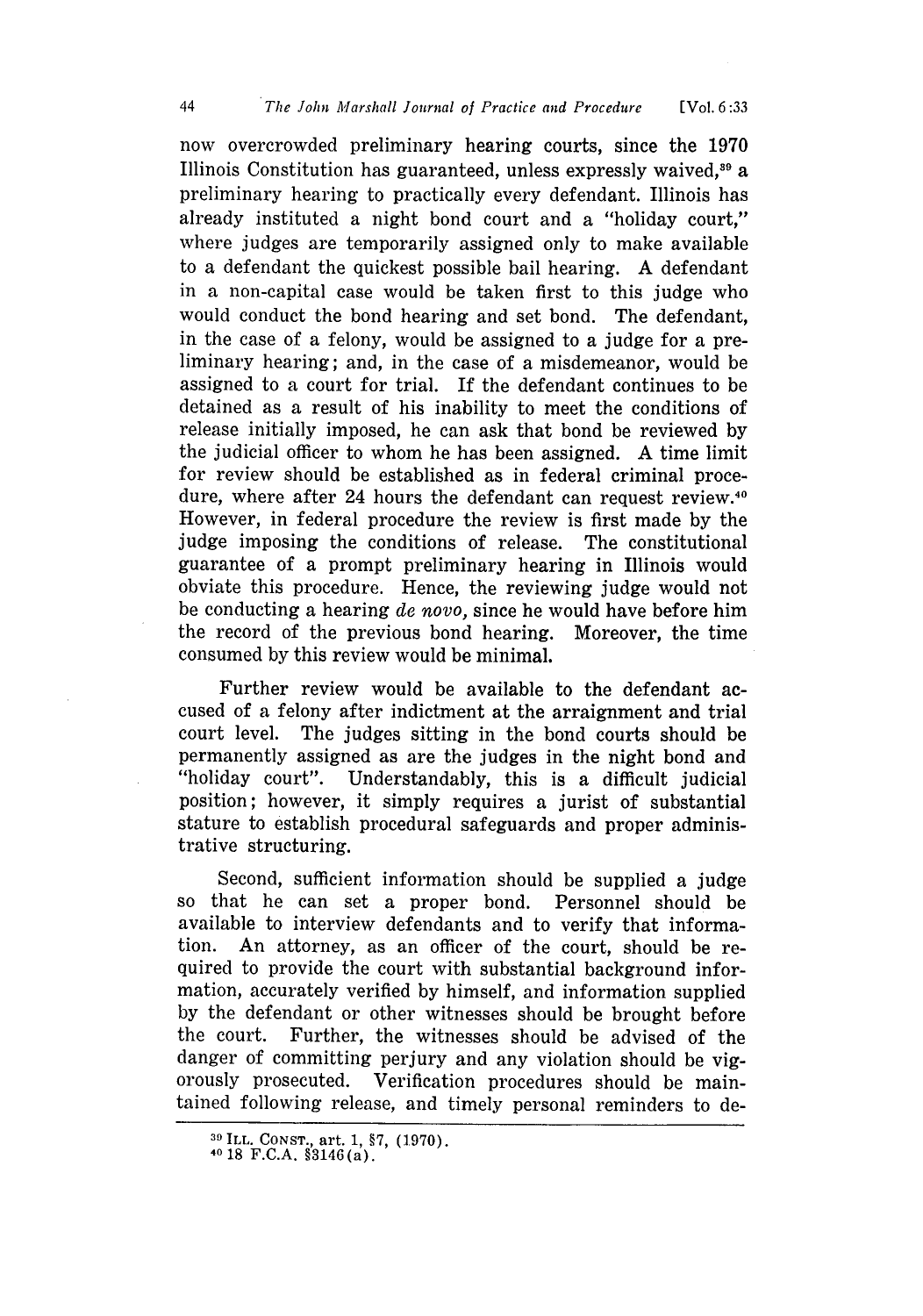fendants of their court date would save a lot of bond forfeitures and paper work at a later date.

Third, both a vigorous system of apprehension of defendants not complying with bond appearance requirements and rigid prosecution of bond jumpers would put teeth in the penal provisions of the statute. Although the present ease of vacating bond forfeitures **by** attorneys who appear with their clients should not be eliminated, since it would both discourage fugitives from voluntarily appearing and cast the burden of rearrest on the police, the repetition of the process **by** a single defendant should be promptly discouraged by the court.

These first three recommendations are not novel, but in some form or other have been suggested **by** most bond studies. They would necessitate an increase and shift in manpower; however, any increase in expenditures would quickly be more than countered by savings in jail costs, administrative procedures, and other losses incurred under the present system.

**A** fourth suggestion adopts the highly controversial position of providing for the valuable alternative of placing the responsibility of a defendant's appearance on an ethical insurance company. The trend of the most scholarly thinking has been for the elimination of the professional bail bondsman.<sup>41</sup> The Illinois bond system was established to correct that problem and give the judge complete discretion in setting bail.<sup>42</sup> Notably, however, the federal statute governing bail did not eliminate the bail bondsman but, rather, made specific provisions for the existence of professional surety companies<sup>43</sup> and their power to arrest and deliver the defendant. The continued existence of these insurance companies within the federal system has certainly established their viability and usefulness. Consequently, the omission of this valuable tool in Illinois has limited the complete discretion of the judge.<sup>44</sup>

party . . . who is released on the execution of an appearance bail bond with one or more sureties, may, in vacation, be arrested by his surety, and delivered to the marshal or his deputy . **.. ."** 44 Absolute discretion does not exist in the federal system, since pre-

ferred release methods are stipulated by the Federal Bail Reform Act of 1966. 18 U.S.C. §3146(a) (4) (1969).

Release in non-capital cases prior to trial.

(a) Any person charged with an offense, other than an offense punish- able by death, shall, at his appearance before a judicial officer, be ordered released pending trial on his personal recognizance or upon the execution of an unsecured appearance bond in an amount specified by the judicial officer, unless the officer determines, in the exercise of his

**<sup>41</sup>**Murphy, *Revision of State Bail Laws,* 32 **01io ST.** L.J. 451 (Summer 1971). **- 42** Bowman, *Hearing S. 2839 and S. 2840 before the Subcomm. on Con-*

*stitutional Rights and Subcomm. on Improvements in Judicial Machinery of the Senate Comm. on the Judiciary,* 88th Cong. at 164 (1964). 4318 U.S.C. §§3142 and 3146(a)(4) (1969). §3142 provides: "Any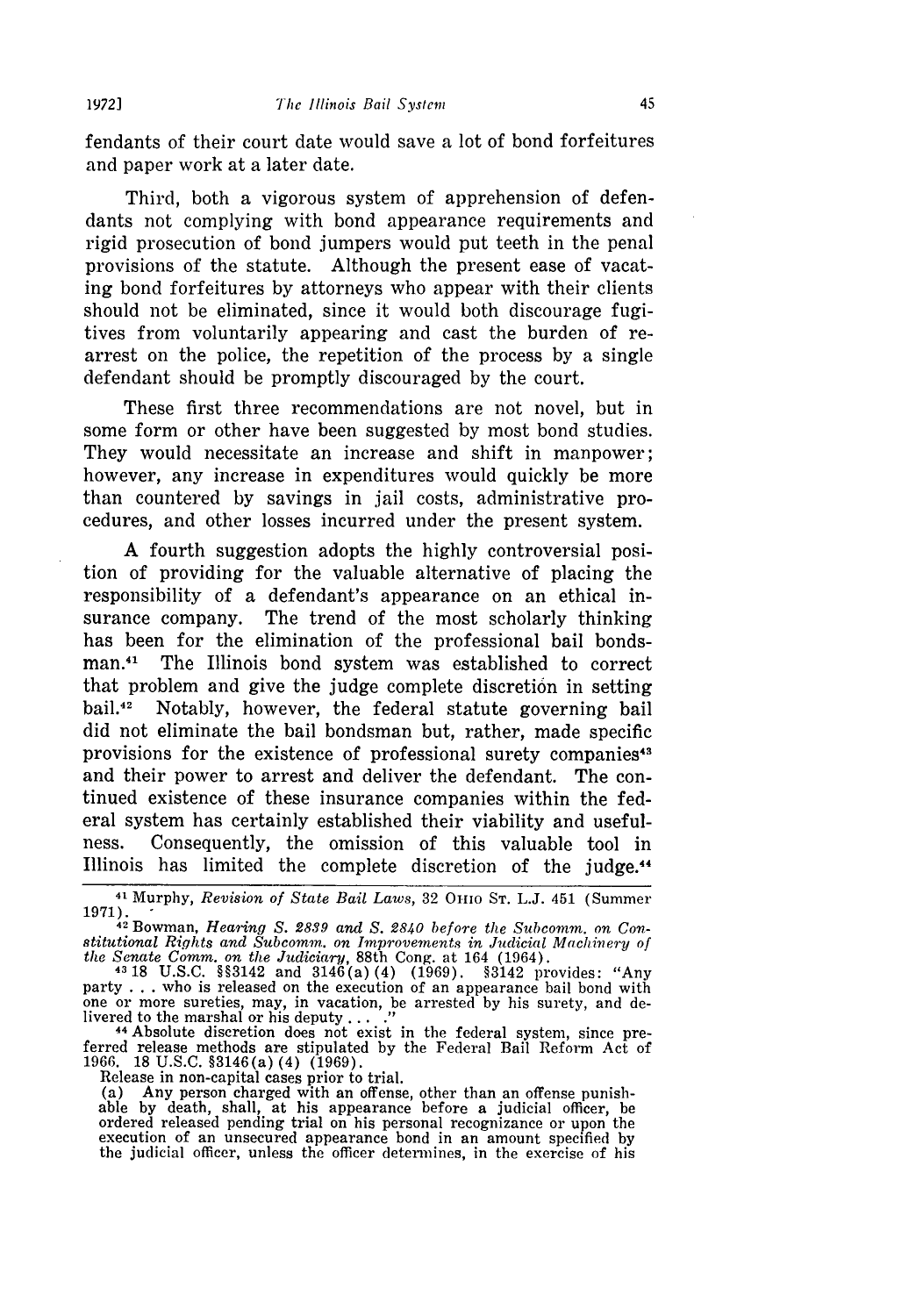Although the spirit of the Bail Reform Act is to favor nonfinancial conditions of bail where the defendant lacks "means and roots," it becomes appropriate to be as reasonably assured as is practical that the bail givers are not intending merely to free the defendant, but have a real interest in his appearance.<sup>4</sup>

There exist several cogent reasons why the insurance company alternative should be made available to the judge setting conditions of pre-trial release.<sup>46</sup> Where non-financial conditions appear insufficient to guard against flight, there should exist some provision by which the judge may require the placement of a surety bond with an ethical insurance company. $17$ Also, the bond forfeiture rate prior to the Illinois Bond Reform Act was substantially lower than after the elimination of the professional bail bondsmen. Under the surety system, there was a 7.7% default rate in the First Municipal District of the Circuit Court of Cook County.<sup>48</sup> In recent years, the forfeiture rate on "D" bonds has lingered around 13% in the First Municipal District.4' There would be a substantial monetary incentive to the pursuers of absent defendants as well, since the surety companies would be placing bonds of a more substantial amount.<sup>50</sup> Finally, adoption of this proposal would increase the number of civil judgments in cases where the surety company provides for the release of a defendant. Presently, there are no collections made of excess judgments on **"D"** bonds and **"I"** bonds. A vigorous enforcement and collection policy on

discretion, that such a release will not reasonably assure the appearance of the person as required. When such a determination is made, the judicial officer shall, either in lieu of or in addition to the above methods of release, impose the first of the following conditions of release which will reasonably assure the appearance of the person for trial or, if no single condition gives that assurance, any combination of the following conditions:

 $(4)$  require the execution of a bail bond with sufficient solvent sureties, or the deposit of cash in lieu thereof.<br>Failure of a federal judge to observe these established priorities is an abuse

of discretion. United States v. Kirkman, 426 F.2d 747 (4th Cir. 1970). 45 United States v. Melville, 309 F. Supp. 824 (N.D.N.Y. 1970). **4"** The existence of the bail bondsman and his function have been

specifically recognized in Taylor v. Taintor, 83 U.S. 366 (1872).<br><sup>47</sup> The extensive subcommittee hearings held prior to the passage of the

Federal Bail Reform Act of 1966 did not reveal any weakness in the custodial function of sureties.

**<sup>48</sup>**Kamin, *Bail Administration in Illinois,* 53 ILL. B.J. 674, 680 (1965); Bowman, *Illinois Ten Per Cent Bail Deposit Provision*, **1965 ILL. L.F. 35, 39.**<br>
<sup>49</sup> In 1969 the figure was 13.34 per cent, 1970 - 11.09 per cent and

 $1971 - 13.29$  per cent.

<sup>50</sup> Critics of the surety system hold that it should be completely elimi-<br>nated; the most prominent of these, Foote, has stated:

The claims that bondsmen provide any significant function in policing those on bail and finding them once they have absconded seem frivolous to me. There is no evidence that they actually perform any significant to me.

custodial function and it is unreasonable to expect them to do so. Foote, *The Coning Constitutiol Crisis in Bail,* 113 U. **PA.** L. REv. 1125, Foote, The Coming Constitutional Crisis in Bail, 113 U. PA. L. REV. 1125, 1162 (1965).